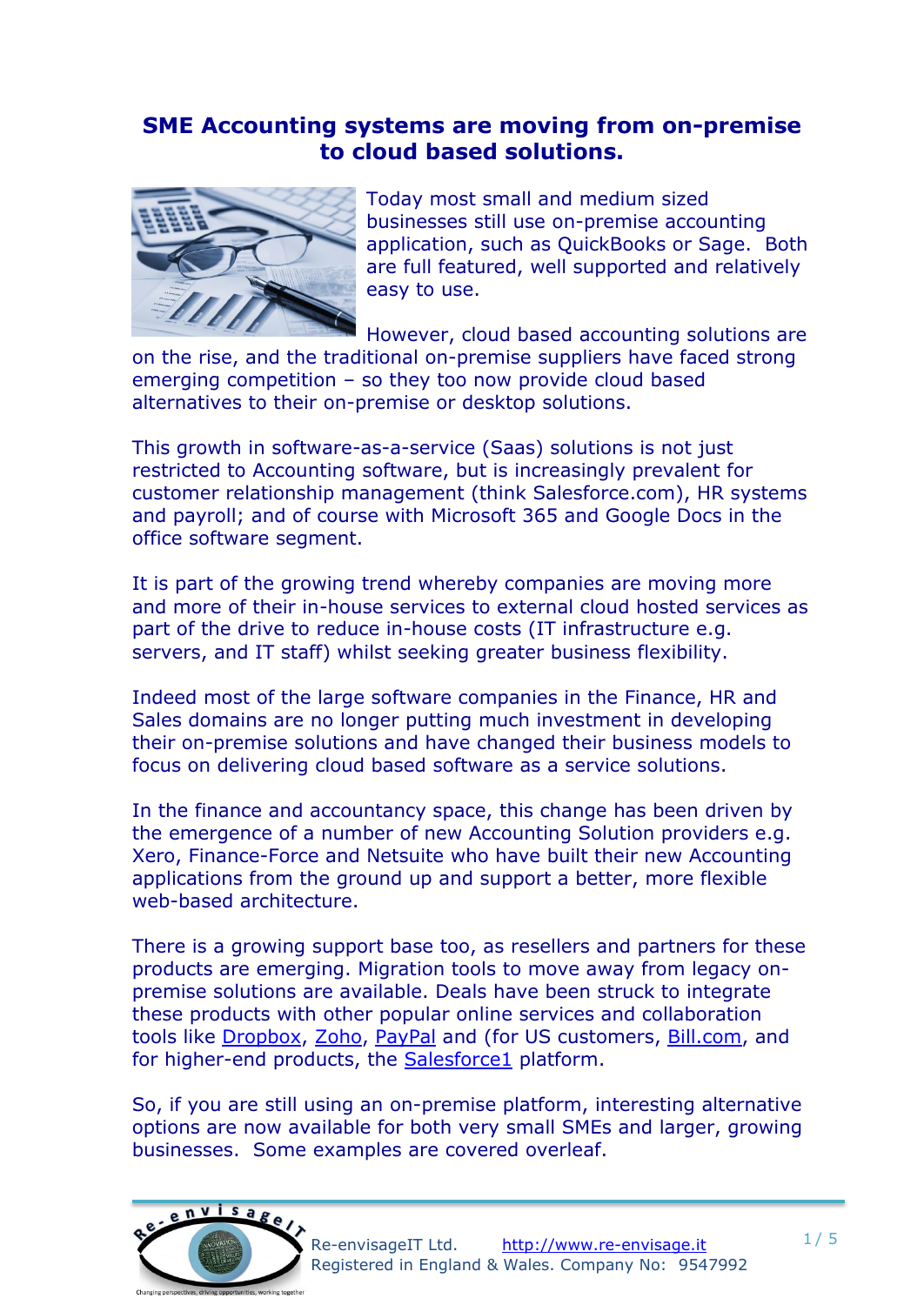

[Xero](https://www.xero.com/uk/) is a cloud-based accounting solution tailored to the needs of small to mid-size businesses. Features include account management, billing, invoices, expense reporting, and payroll. Xero also integrates with over 400 other

applications that facilitate nearly all aspects of business operation, including inventory management, CRM, and POS. Xero was an early entrant in the rapidly growing field of cloud-based accounting, and the company deploys regular product updates. A [feature request](http://www.anrdoezrs.net/links/7810127/type/dlg/https:/community.xero.com/business/topic/23/) and voting system in Xero's community forums allows the company to develop the software in accordance with user requests. Xero advertises its service as "beautiful accounting". With simple, generally intuitive interfaces, Xero is an excellent solution for many small businesses' accounting needs, offering a wealth of features while providing more simplicity and personalised service than most locally installed programs.



Over the years, QuickBooks garnered up to 85 percent of the small-business market, primarily due to one fact: most small-business owners are

not accountants. QuickBooks was designed to be simple to use regardless of your level of formal accounting experience, whilst also supporting traditional accounting methodologies.

In its more recent on-line incarnation, [QuickBooks Online](http://www.intuit.co.uk/oa/quickbooks-accounting-software) is primarily focused on the start-up, the very small micro-business, and traditional 'family run' type businesses with its basic bookkeeping / invoicing / billpaying functionality.

The latest version, QuickBooks Pro 2015 includes improved accountant collaboration tools, notifications and notes, combined with general improvements to essential features. New features in the 2015 version include summaries of your top customers P&L, simplified and comprehensive reports, shared folders, and consolidated windows with pertinent customer and vendor information. It provides the capabilities required to track inventory, invoice clients, pay vendors, manage payroll and reconcile accounts. It comes with more than 150 preconfigured reports and the ability to create custom reports. It also allows you to create and share report templates. QuickBooks is compatible with numerous popular business applications, and has direct integrations with Excel and Outlook. Mobile apps are available for iOS and Android devices.



Geared towards a small business owner or freelancer with limited accounting experience, client feedback suggests that [FreeAgent](http://www.freeagent.com/) is easy

to use and has developed a firm following.

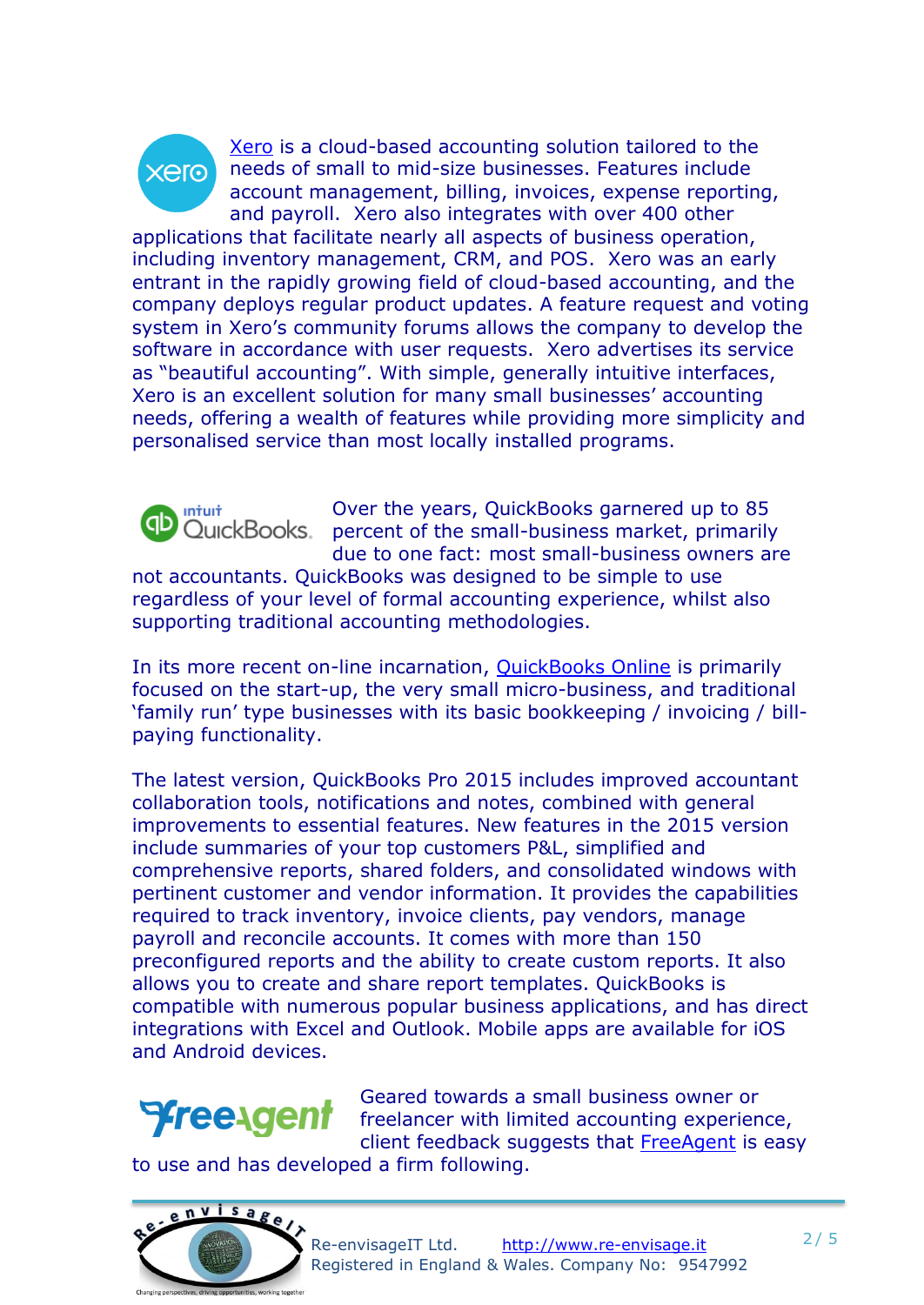It uses simple headings like Work and Expenses rather than Accounts Receivable or Accounts Payable and enables personalisation, as overview modules can be positioned appropriately by dragging them around the screen. It allows the organisation of expenses and outgoings or income by project, setting a budget for each one, and provides an overview of all projects, to help see how each one is doing separately.

One of the major attractions is the multi-user options and time tracking feature, which makes it very easy to manage remote workers or freelancers. Each user can log in and input information on their own timesheets. This is then displayed as an overview of the entire project for the manager or business owner. It also provides a one-click report that creates a self-assessment summary for income tax. Invoices can be easily created and sent by PDF and email. Payment reminders can be set-up at set dates after invoice due dates. On the downside, there are no stock control functions, which means, for example, that it is not really geared towards manufacturing businesses.



Historically, [Sage](http://www.sage.com/) has had a reputation for being complicated and inflexible. With the rise of competing Saas alternatives, Sage has launched their own on-line products, seeking to reverse these concerns.

[Sage One Accounts](http://uk.sageone.com/) is an online accounts service. It is targeted at startups, sole traders and small businesses. It is Sage's most basic offering, is low-cost, and ideally suited for freelancers, or those that just need a simple accounting system with invoice, tax assistance, profit and loss information. Sage One does not allow for foreign currency transactions or stock control. To address this Sage recently launched a similar product, [Sage One Accounts Extra.](http://uk.sageone.com/products/) It allows users to trade internationally and has more in-depth reporting and forecasting options.

[Kashoo](https://www.kashoo.com/) is entirely cloud-based. It provides simple invoicing and expense management, with financial [statements, full](https://www.kashoo.com) bookkeeping features, automated bank data imports and expense tracking. It enables invoice creation and accepts payments and prints checks. A key strength is support for multi-currency payments. Kashoo is one of the few online accounting services that provide decent multi-currency facilities. Kashoo allows you to work with more than one, and it regularly updates exchange rates. It can also manage a number of different tax rates and tax filing periods and download bank transaction data from any bank. Kashoo generates a range of helpful reports, including profit and loss statements,

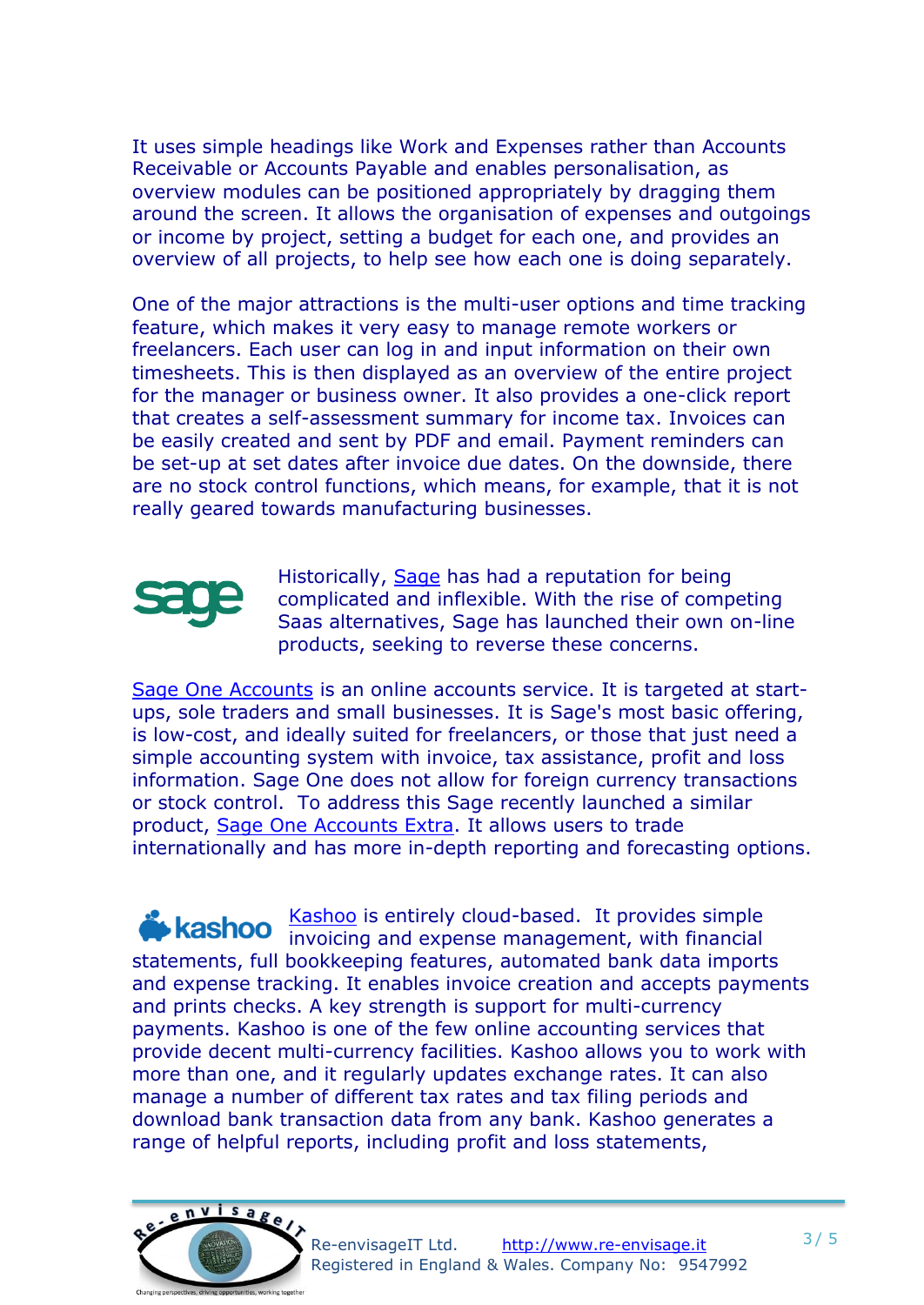transaction logs and change logs. It also has provides iPhone and iPad apps. One downside is that you are not able to track projects.

[Wave accounting](https://www.waveapps.com/) is a free, cloud-based, accounting **O** WAVE software solution. It supports itself by placing advertisements within the software and emailing you special deals for other software. There are some paid upgrades, payroll for example, but it does offer unlimited invoicing. Invoices can even include a Pay Now button so you can take credit card payments (for a small fee). It also automatically backs up all of your data.

## **Options for larger SMEs**

There are capable product solutions which cater for larger organizations that are growing, employ financial controllers or CFOs, have multiple users and need advanced tools such as sales order processing, purchase order, inventory and warehouse management, workflows, automation and more complex reporting for cash flow and consolidations.

Examples include:



[FinanceForce](http://www.financialforce.com/) runs on the Salesforce.com platform and is part of the wider Salesforce.com ERP suite. It provides a comprehensive financial and accounting

solution.

The accounting capabilities within [Netsuite](http://www.netsuite.com/) are part of a wider integrated platform covering CRM, ERP and Ecommerce. Business functions can be automated across all departments, including sales, marketing, service, finance, inventory, order fulfillment, purchasing, and employee management.

[Intacct](http://www.intacct.com/) provides core accounting, billing & invoicing, **C** Intacct. Fixed assets, fund accounting, project accounting, reporting, and tax functionality for small/medium

businesses. It also claims integration with the Salesforce.com platform (and has a good US customer base, but UK take-up is less clear).